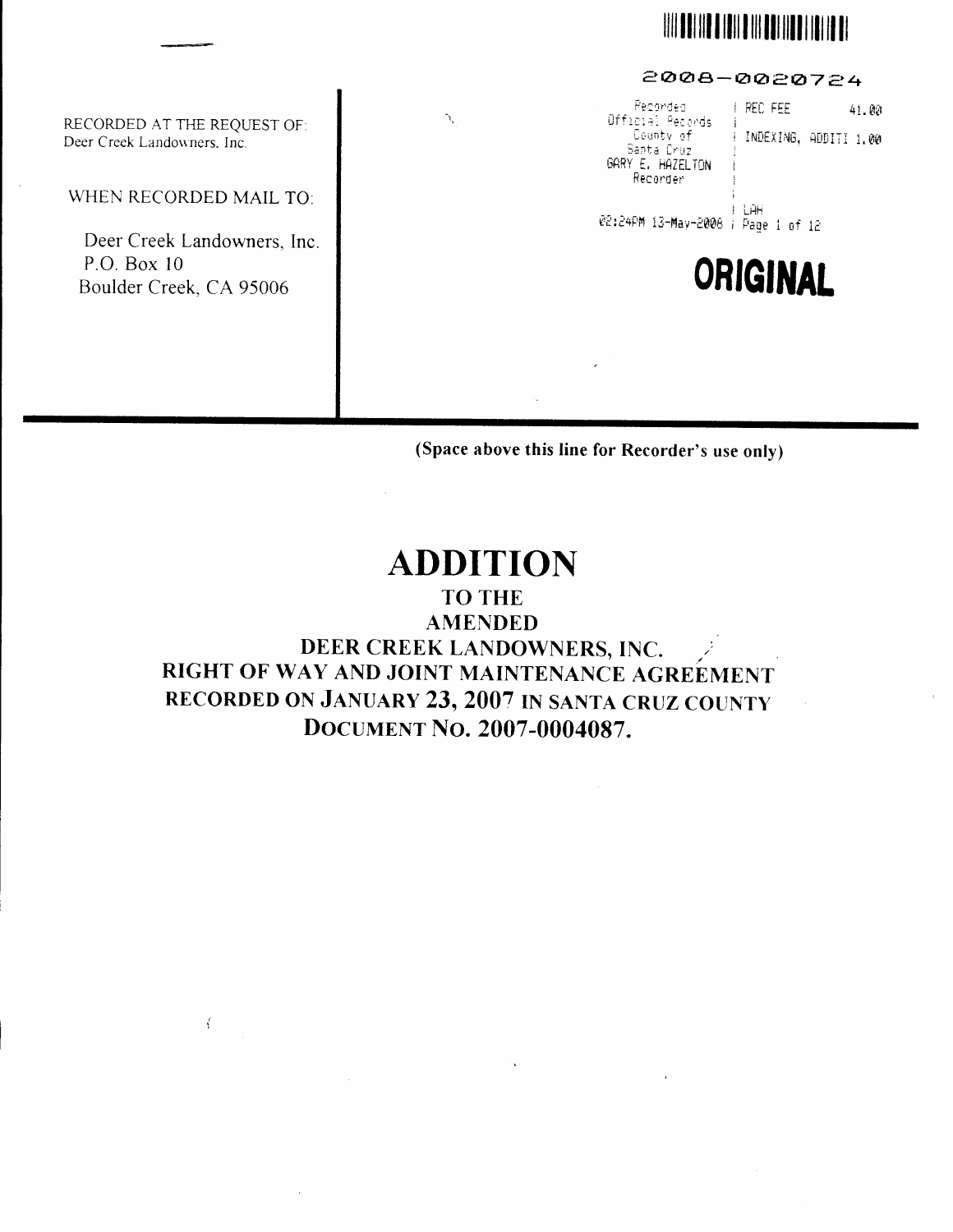#### Deer Creek Landowners, Inc. P.O. Box  $10$ **Boulder Creek, CA 95006**

1. Emmanuela Raquelle, am Secretary of Deer Creek Landowners, Inc. I hereby affirm that the notarized signatures attached to this ADDITION TO PARAGRAPH 6 are those of members of Deer Creek Landowners. Inc. who are qualified to vote and are the requisite number of signatures needed to amend the

#### **AMENDED**

DEER CREEK LANDOWNERS, INC. RIGHT OF WAY AND JOINT MAINTENANCE AGREEMENT recorded on January 23, 2007, Document No. 2007-0004087.

Emmanuela Raquelle, Secretary Deer Creek Landowners, Inc.

 $\frac{\int$  13/08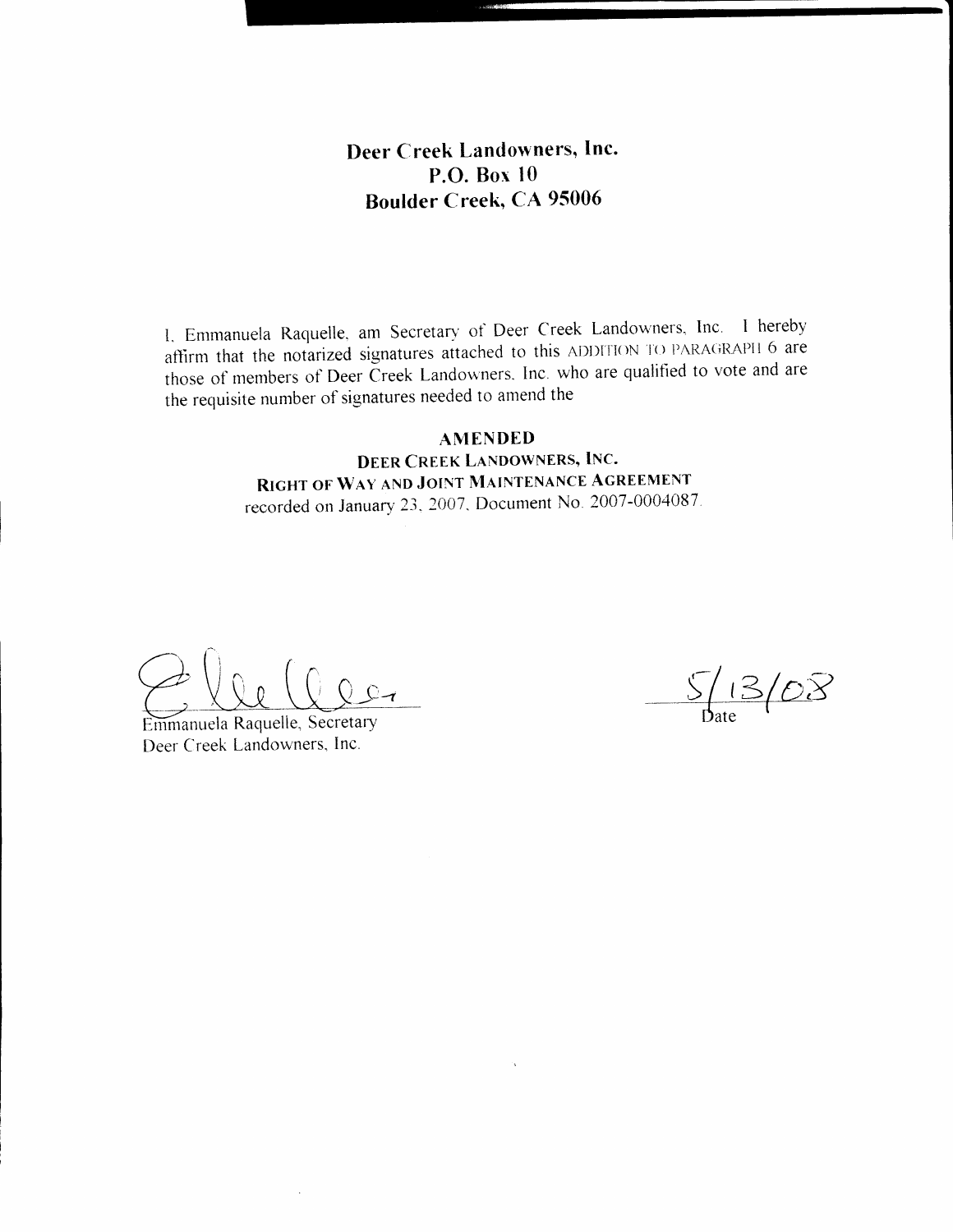| <b>ACKNOWLEDGMENT</b>                                                                                                                                                                                                                                                                                                                                                                                                                         |  |  |  |
|-----------------------------------------------------------------------------------------------------------------------------------------------------------------------------------------------------------------------------------------------------------------------------------------------------------------------------------------------------------------------------------------------------------------------------------------------|--|--|--|
| State of California<br>County of $\leq$ (1) ITZL $\int$ $\int$ $\int$ $\int$                                                                                                                                                                                                                                                                                                                                                                  |  |  |  |
| before me, Shammar Laimes, Notar                                                                                                                                                                                                                                                                                                                                                                                                              |  |  |  |
| personally appeared $E$ MM $W$<br>who proved to me on the basis of satisfactory evidence to be the person(s) whose name(s) is/are<br>subscribed to the within instrument and acknowledged to me that he/she/they executed the same in<br>his/her/their authorized capacity (ies), and that by his/her/their signature(s) on the instrument the<br>person(s), or the entity upon behalf of which the person(s) acted, executed the instrument. |  |  |  |
| I certify under PENALTY OF PERJURY under the laws of the State of California that the foregoing<br>paragraph is true and correct.                                                                                                                                                                                                                                                                                                             |  |  |  |
| <b>SHAMARA GAINES</b><br>WITNESS my hand and official seal.<br>Commission # 1542100<br>Notary Public - California<br>Santa Cruz County<br>My Comm. Expires Jan 7, 2009<br>(Seal)                                                                                                                                                                                                                                                              |  |  |  |

 $\mathcal{L}^{\mathcal{L}}(\mathcal{A})$  and  $\mathcal{L}^{\mathcal{L}}(\mathcal{A})$  and

 $\label{eq:2.1} \frac{1}{\sqrt{2\pi}}\int_{0}^{\infty}\frac{1}{\sqrt{2\pi}}\left(\frac{1}{\sqrt{2\pi}}\right)^{2\sqrt{2}}\frac{1}{\sqrt{2\pi}}\int_{0}^{\infty}\frac{1}{\sqrt{2\pi}}\frac{1}{\sqrt{2\pi}}\frac{1}{\sqrt{2\pi}}\frac{1}{\sqrt{2\pi}}\frac{1}{\sqrt{2\pi}}\frac{1}{\sqrt{2\pi}}\frac{1}{\sqrt{2\pi}}\frac{1}{\sqrt{2\pi}}\frac{1}{\sqrt{2\pi}}\frac{1}{\sqrt{2\pi}}\frac{1}{\sqrt{2\pi}}\$ 

 $\bar{\gamma}$